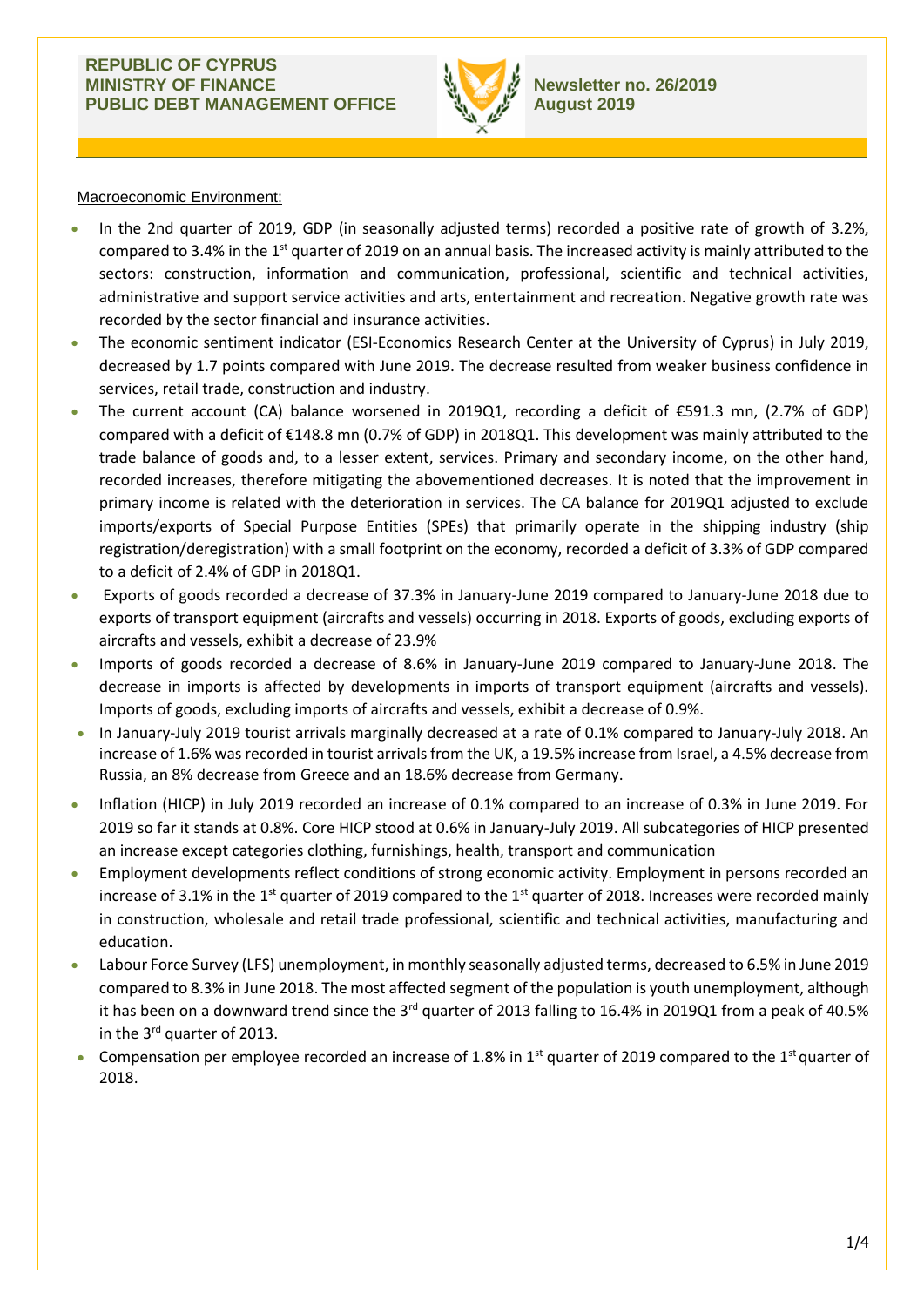Banking Sector:

- The capital position has slightly risen in 2019. CET1 capital ratio of the Cypriot banking sector was 15.6% on 31/03/2019 (15% on 31/12/2018).
- Non-performing exposures continued their downward trend (in absolute levels) dropping to €10.14 bn on 31/3/2019 (30.6% of gross loans) from €10.4 bn on 31/1/2019 (30.5% of gross loans). The increase in percentage terms is due to the reduction in the amount of total facilities during the same period.
- Provisions reached 52.33% of NPEs on 31/03/2019 (up from 47.2% on 31/12/2017).
- Restructurings were €6.43 bn on 31/3/2019 (€11.9 bn on 31/12/2017).
- Total deposits in the period May to July 2019 continued to grow albeit at a small degree. Total deposits were at €48.4 bn at the end of June 2019, up from €47.9 bn. This increase is driven from an increase in domestic deposits during the same period.
- Bank of Cyprus has announced its financial results for the first half of 2019. The major points of note were:
	- · Total Capital ratio of 18.1% pro forma for the disposal of investment in CNP(insurance subsidiary) (17.8% as reported)
	- · CET1 ratio of 15.2% pro forma for the disposal of investment in CNP (14.9% as reported)
	- Project Helix completed, adding 140 bps to capital in 2Q2019 (project Helix which refers to the sale of a portfolio of loans with a gross book value of €2.8 bn, of which €2.7 bn related to nonperforming loans)
	- NPEs of €4.3 bn (€2.2 bn net); 71% reduction since 2014; NPE ratio reduced to 33%, coverage increased to 50%
	- · Profit after tax of €2 mn for 2Q2019 and €97 mn for 1H2019
- Hellenic Bank has announced its financial results for the first quarter of 2019. The major points of note were:
	- · CET1 ratio of 18,54% and Capital adequacy ratio of 21.16%
	- · 1Q2019 Profit before provisions of €35.9 million, and 1Q2019 Profit after taxation of €14.9 million
- The CBC's residential property price index recorded an increase of 0.2% in the 4th quarter of 2018 compared to the 3rd quarter of 2018 and an increase of 1.5% compared to the 4th quarter of 2017. Cumulative from the  $1<sup>st</sup>$ quarter of 2008 it has exhibited a decline of 26.9%, revealing an adjustment to the conditions of lower domestic and foreign demand.

# Fiscal Developments:

- General government budget balance continued to be in surplus in January-June 2019, of the order of €572.3 mn (2.6% of GDP) compared to a surplus of €326.9 mn (1.6% of GDP) during the corresponding period the year before.
- General government primary balance (GGPB) also recorded a surplus in January-June 2019, of the order of €761.8 mn (3.5% of GDP) compared to a surplus of €528.5 mn (2.5% of GDP) during the corresponding period the year before.
- Total revenue exhibited a positive rate of growth of about 12.1%, reaching €4,105.1 mn in January-June 2019, compared to €3,662.7 mn during the corresponding period the year before.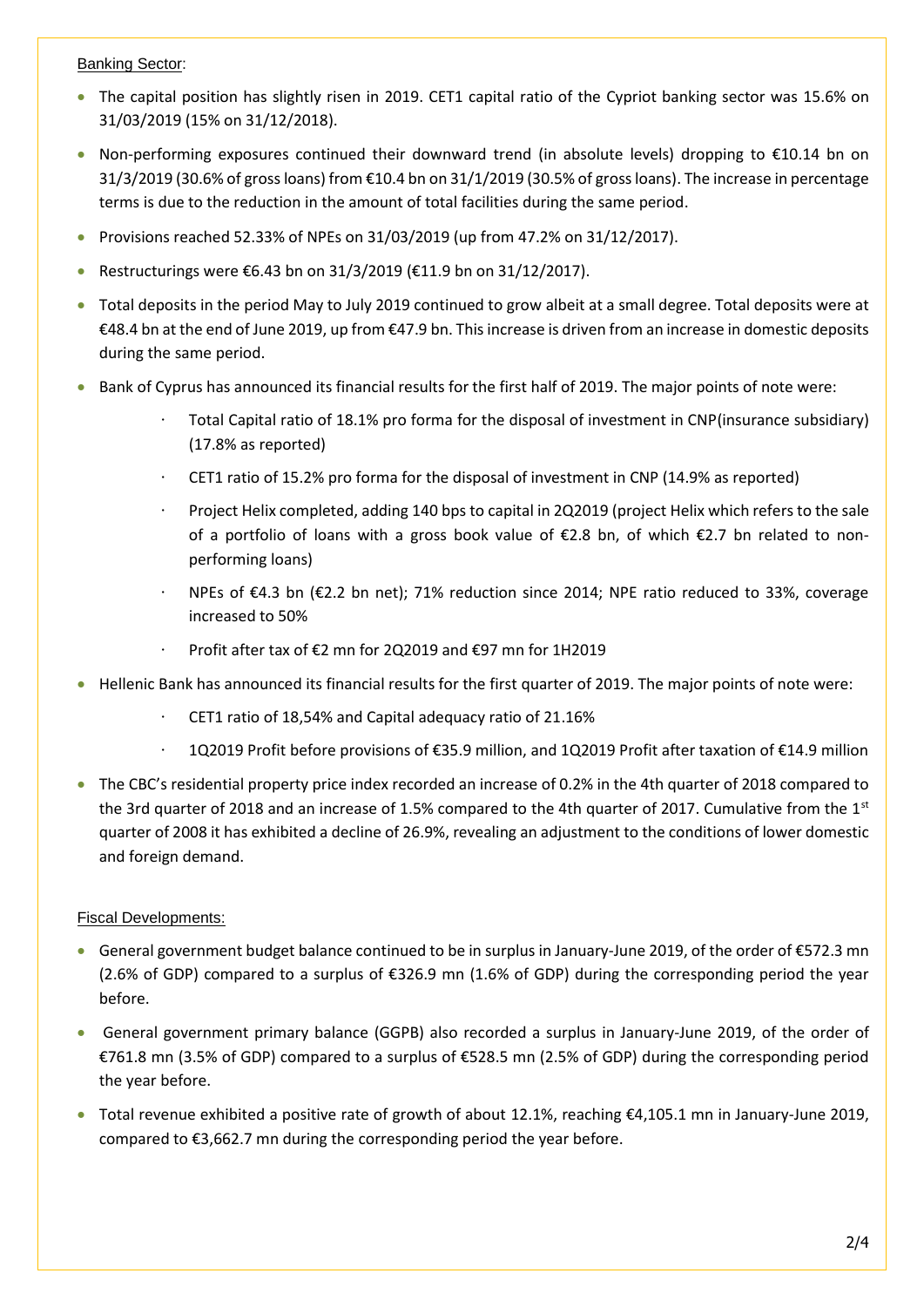• Total expenditure exhibited a positive rate of growth of about 5.9%, reaching €3,532.8 mn in January-May 2019, compared to €3,335.8 mn during the corresponding period the year before.

# Public debt and financing:

- The Republic of Cyprus has decided to proceed with the early repayment of the Russian loan provided to the Republic in 2011. The repayment has taken place on the 2<sup>nd</sup> of September for the total amount of the loan (€1562,5 mn plus accrued interest). Funding for the early repayment was sourced through the issuance of bonds in May and the fiscal surplus.
- Public debt rose to €23,003 mn at the end of Q2 2019 from €21,258 mn at the end of 2018. This is due to the fact that funding was executed in Q2 to cover debt maturities and the early repayment of the Russian loan. Total maturities in August-December 2019 are €2,647 mn thus public debt will be reduced to 20,356 mn by the end of the year
- During the period May to August the yields of the bonds of the Republic have been trending downwards following the overall development in the markets but also the sustained stability of the Cypriot economy. Currently the 30 year bond issued in May is trading at a price of 133.21 (1.37% yield).
- The yield at the monthly 13-week Treasury Bill auctions remains in negative territory, with the latest auction in late August recording a yield of -0.10%.

### **Contacts**:

Public Debt Management Office, Ministry of Finance, Nicosia 1439, Cyprus [pdm@mof.gov.cy](mailto:pdm@mof.gov.cy) ; [www.mof.gov.cy/pdmo](http://www.mof.gov.cy/pdmo) ; Tel: +357 22 601182 ; Fax: +357 22 602749

#### **New publications:**

Public Debt Management Annual Report 2018 [https://www.mof.gov.cy/mof/pdmo/pdmo.nsf/All/231DDF5ACC0A0B90C2258411001F1732/\\$file/181231\\_Annual%20Report%202018\\_EN.pdf](https://www.mof.gov.cy/mof/pdmo/pdmo.nsf/All/231DDF5ACC0A0B90C2258411001F1732/$file/181231_Annual%20Report%202018_EN.pdf)

Quarterly Debt Bulletin Q2-2019

[https://www.mof.gov.cy/mof/pdmo/pdmo.nsf/All/31627721E9AF9B44C22584460020C587/\\$file/CY%20Qrt%20Bulletin%20Q2\\_2019%20EN.pdf](https://www.mof.gov.cy/mof/pdmo/pdmo.nsf/All/31627721E9AF9B44C22584460020C587/$file/CY%20Qrt%20Bulletin%20Q2_2019%20EN.pdf)

Macroeconomic Monitor August 2019 [http://mof.gov.cy/assets/modules/wnp/articles/201901/456/docs/macro\\_monitor\\_august\\_2019.pdf](http://mof.gov.cy/assets/modules/wnp/articles/201901/456/docs/macro_monitor_august_2019.pdf)

Economic Developments 2018 and Prospects 2019-2021 (in Greek only) <http://mof.gov.cy/en/publications/economic-developments-and-prospects/economic-developments-in-2018-and-prospects-for-2019-21>

Fiscal accounts Mar-July 2019:

[http://mof.gov.cy/assets/modules/wnp/articles/201902/464/docs/fiscal\\_budg\\_dev\\_300819.pdf](http://mof.gov.cy/assets/modules/wnp/articles/201902/464/docs/fiscal_budg_dev_300819.pdf)